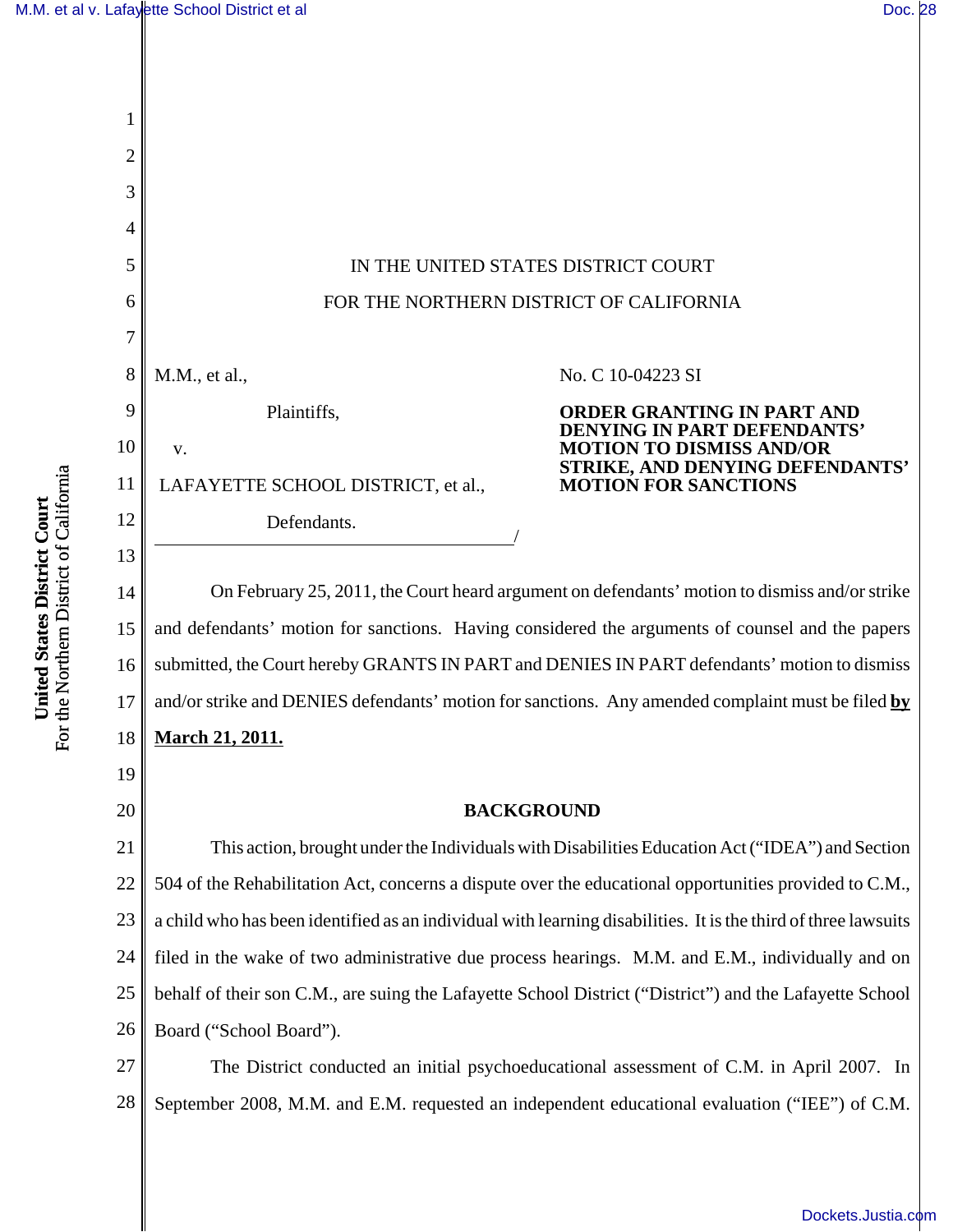1 2 3 4 5 Several months later, in December 2008, the District filed a complaint ("2008 OAH Case") requesting a due process hearing before the Office of Administrative Hearings ("OAH") in order to determine the validity of its April 2007 assessment, determine whether it was liable to reimburse C.M.'s parents for the IEE, and determine whether it had a right to conduct its own reassessment of C.M. After holding a hearing, the ALJ issued a decision on July 1, 2009, finding that the parents were entitled to reimbursement of half the expenses associated with the IEE and that the District had a right to proceed with a new assessment because the ALJ concluded that C.M.'s parents were entitled to reimbursement for the IEE in any event. This decision forms the basis of plaintiffs' complaint in *M.M., et al. v. Lafayette School District, et al.*, No. 09-4624 SI ("2008 OAH Appeal").

17 18 Meanwhile, on April 16, 2009, C.M. filed an administrative complaint ("2009 OAH Case") requesting a separate due process hearing to address (1) whether the District timely identified and evaluated C.M. for possible disabilities, (2) whether the District's April 2007 assessment was appropriately conducted and identified all of C.M.'s educational needs, and (3) whether the individualized education program ("IEP") formulated as a result of the April 2007 assessment was developed and maintained in accordance with IDEA mandates. On May 13, 2009, a different ALJ determined that the first two categories of claims were time-barred and granted the District's motion to dismiss those claims. The ALJ's dismissal order forms the basis of plaintiffs' complaint in *M.M., et al. v. Lafayette School District, et al.*, No. 09-3668 SI ("2009 OAH Interim Appeal").

19 20 21 22 23 On August 28, 2009, C.M. filed another complaint with OAH, which was consolidated with the pending 2009 OAH Case. On June 21, 2010, a third ALJ issued a decision in favor of the District on all issues in the consolidated due process hearing. *See* First Am. Compl., Ex. 1 at 48. This decision forms the basis of plaintiffs' complaint in the case at bar, *M.M., et al. v. Lafayette School District, et al.*, No. 10-4223 SI ("2009 OAH Final Appeal").

24 25 26 27 On June 2, 2010, the Court granted the District's motion to dismiss the 2009 OAH Interim Appeal without prejudice to refiling once the ALJ has issued a final decision in the underlying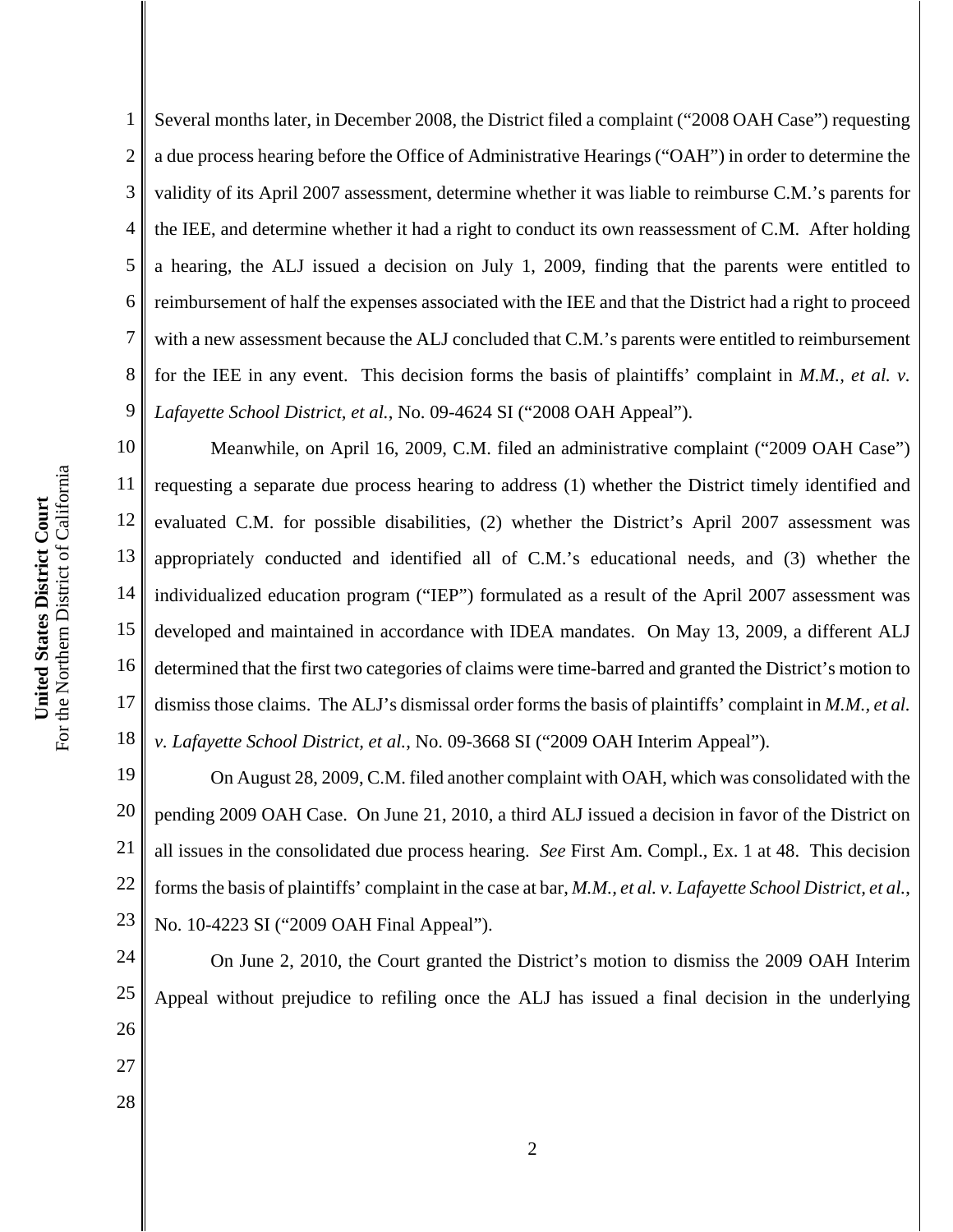1 2 administrative proceedings.<sup>1</sup> Case 09-3668 SI, Doc. 53. Plaintiffs have since appealed the that order to the Ninth Circuit Court of Appeals.

3 4 5 6 7 8 9 10 11 12 13 On December 6, 2010, the Court granted in part a motion to dismiss the 2008 OAH Appeal filed by the District, the School Board, and several other defendants. The Court dismissed with prejudice two claims that alleged violations of IDEA procedural safeguards in connection with specific actions allegedly taken by the District, because the IDEA does not provide a private right of action to enforce these procedural safeguards outside of an administrative hearing and appeal of an administrative determination. Case 09-4624 SI, Doc. 83, 4–6. The Court also dismissed with prejudice a procedural due process claim brought under Section 1983, granted the District's motion to strike plaintiffs' request for expert fees, and dismissed certain claims against another defendant not named in this case. *Id.* Still remaining in the case are plaintiffs' appeal of the 2008 OAH decision, plaintiffs' request for attorney's fees, and a claim against the District and the School Board for retaliation under Section 504 of the Rehabilitation Act.

14 15 16 17 18 19 20 21 The operative complaint in this case, the 2009 OAH Final Appeal, is plaintiffs' First Amended Complaint ("FAC"), filed October 22, 2010. Doc. 4. The FAC brings six claims for relief against all defendants. The first is for reversal of the ALJ's dismissal order in the 2009 OAH Case finding certain claims time-barred, which initially was the claim brought in the 2009 OAH Interim Appeal, Case 09- 3668 SI. The second is for reversal of the final ALJ order in the 2009 OAH Case. The third is for attorneys fees and costs. The fourth is for violations of IDEA procedural safeguards. The fifth is a retaliation claim brought under Section 504 of the Rehabilitation Act. And the sixth is a discrimination claim brought under Section 504 of the Rehabilitation Act.

22 23 24 On December 14, 2010, the Court consolidated the 2008 OAH Appeal and the 2009 OAH Final Appeal. Doc. 10. On February 14, 2011, the Court appointed M.M. and E.M. as guardians ad litem for C.M. Doc. 22.

25 26 Currently before the Court are defendants' Motion to Dismiss and/or Strike Plaintiffs' First Amended Complaint, doc. 12, and defendants' Motion for Sanctions, doc. 11.

<sup>28</sup> <sup>1</sup> The Court also dismissed the claims against several defendants who have not been named in the 2009 OAH Final Appeal.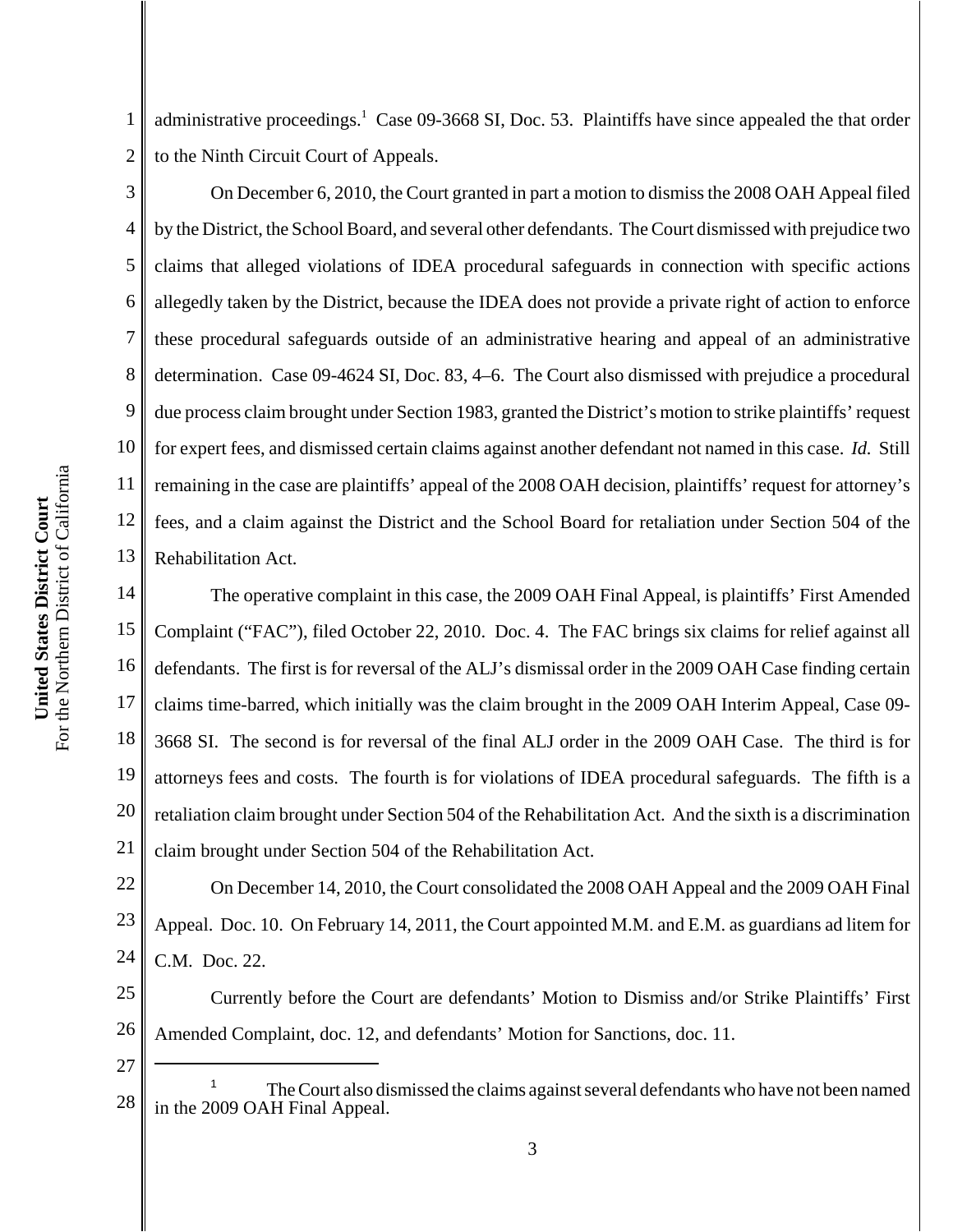#### **LEGAL STANDARD**

# **I. Motion to dismiss**

1

2

3 4 5 6 7 8 9 10 11 12 13 14 15 Under Federal Rule of Civil Procedure 12(b)(6), a district court must dismiss a complaint if it fails to state a claim upon which relief can be granted. To survive a Rule 12(b)(6) motion to dismiss, the plaintiff must allege "enough facts to state a claim to relief that is plausible on its face." *Bell Atl. Corp. v. Twombly*, 550 U.S. 544, 570 (2007). This "facial plausibility" standard requires the plaintiff to allege facts that add up to "more than a sheer possibility that a defendant has acted unlawfully." *Ashcroft v. Iqbal*, 129 S.Ct. 1937, 1949 (2009). While courts do not require "heightened fact pleading of specifics," a plaintiff must allege facts sufficient to "raise a right to relief above the speculative level." *Twombly*, 550 U.S. at 544, 555. In deciding whether the plaintiff has stated a claim upon which relief can be granted, the court must assume that the plaintiff's allegations are true and must draw all reasonable inferences in the plaintiff's favor. *See Usher v. City of Los Angeles*, 828 F.2d 556, 561 (9th Cir. 1987). However, the court is not required to accept as true "allegations that are merely conclusory, unwarranted deductions of fact, or unreasonable inferences." *In re Gilead Scis. Sec. Litig.*, 536 F.3d 1049, 1055 (9th Cir. 2008).

16 17 18 19 20 21 Where a complaint duplicates another pending related action, a trial court has discretion to dismiss the new complaint. *See Finch v. Hughes Aircraft Co.*, 926 F.2d 1574, 1577 (Fed. Cir. 1991); *Oliney v. Gardner*, 771 F.2d 856, 859 (5th Cir. 1985). Similarly, where "more than one lawsuit is instituted for a single cause of action, the cause of action is said to have been split," and the trial court "has the discretion to order consolidation" or to dismiss "where other factors make it inconvenient or inappropriate to consolidate." *In re Wilson*, 104 B.R. 303, 304 (Bankr. E.D. Cal. 1989).

22

23

# **II. Motion to strike**

24 25 26 27 28 Federal Rule of Civil Procedure 12(f) provides that a court may, on its own or upon a motion, "strike from a pleading an insufficient defense or any redundant, immaterial, impertinent, or scandalous matter." The function of a Rule 12(f) motion to strike is to avoid the expenditure of time and money that arises from litigating spurious issues by dispensing of those issues before trial. *Fantasy, Inc. v. Fogerty*, 984 F.2d 1524, 1527 (9th Cir. 1993), *rev'd on other grounds*, 510 U.S. 517 (1994). However,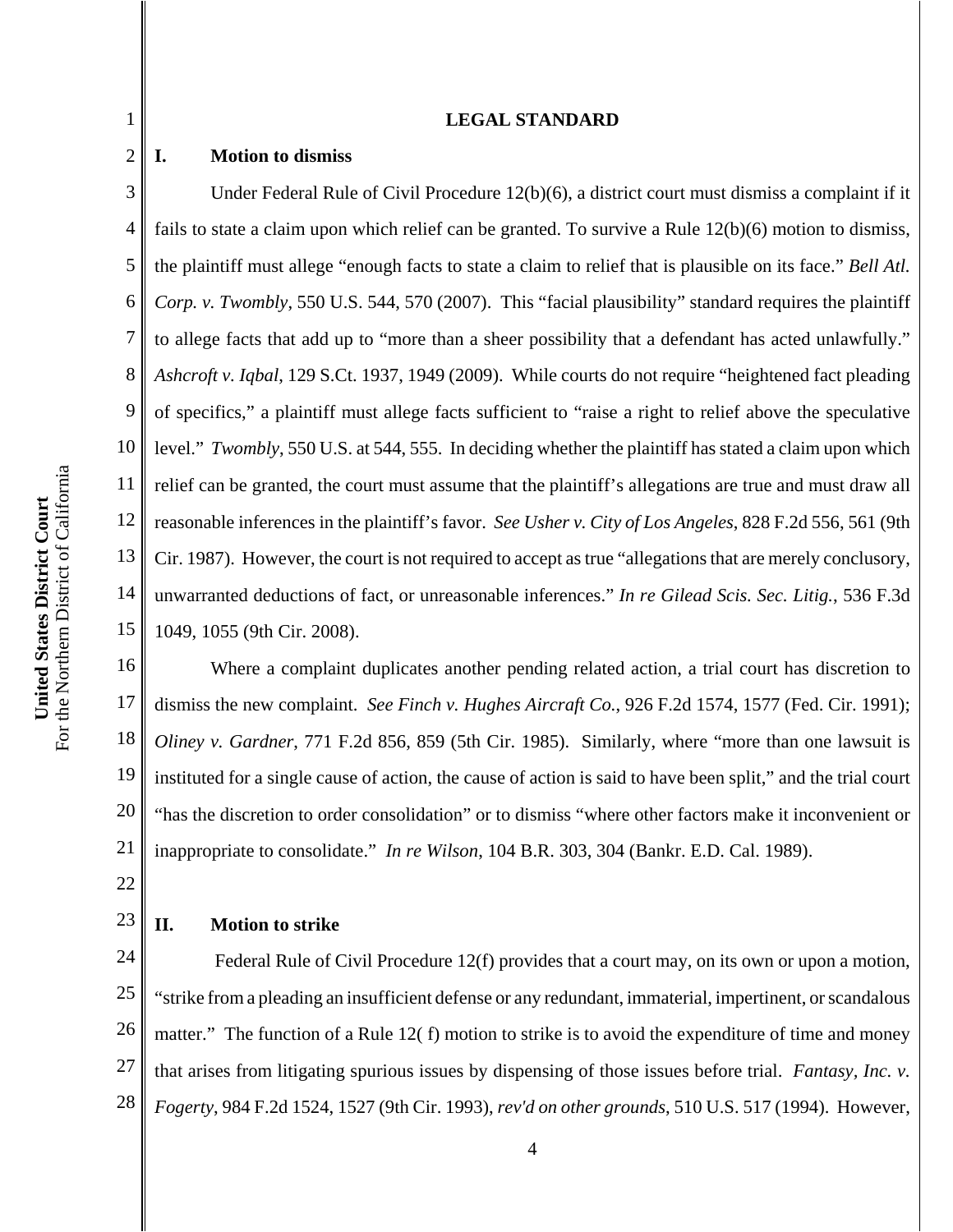1 2 3 4 motions to strike are generally disfavored. *Rosales v. Citibank*, 133 F. Supp. 2d 1177, 1180 (N.D. Cal. 2001). In most cases, a motion to strike should not be granted unless "the matter to be stricken clearly could have no possible bearing on the subject of the litigation." *Platte Anchor Bolt, Inc. v. IHI, Inc.*, 352 F. Supp. 2d 1048, 1057 (N.D. Cal. 2004).

# **III. Motion for sanctions**

5

6

7

8

9

10

11

12

Under 28 U.S.C. § 1927, "[a]ny attorney  $\dots$  who  $\dots$  multiplies the proceedings in any case unreasonably and vexatiously may be required by the court to satisfy personally the excess costs, expenses, and attorneys' fees reasonably incurred because of such conduct." 28 U.S.C. § 1927. Imposition of costs under this statute requires a finding of recklessness or bad faith on the part of the attorney sanctioned. *See Lahiri v. Universal Music & Video Distribution Corp.*, 606 F.3d 1216, 1219 (9th Cir. 2010).

13 14 15 16 17 18 19 20 21 22 Additionally, a court has the inherent authority to sanction parties for bad faith conduct in the course of litigation. *See Chambers v. NASCO, Inc.*, 501 U.S. 32, 45–46 (1991). This authority is independent of, and not constrained by, statutory sources of authority for imposing such sanctions. *See id.* at 50. In order to sanction a party pursuant to this inherent authority, a court must find that the party acted in bad faith. *See Primus Auto. Fin'l Servs., Inc. v. Batarse*, 115 F.3d 644, 648 (9th Cir. 1997). Bad faith means that the party or attorney acted "vexatiously, wantonly, or for oppressive reasons." *Id.* "Bad faith is present when an attorney knowingly or recklessly raises a frivolous argument, or argues a meritorious claim for the purpose of harassing an opponent." *In re Keegan Mgmt. Co., Sec. Litig.*, 78 F.3d 431, 436 (9th Cir. 1996). Bad faith can also consist of "delaying or disrupting the litigation." *Hutto v. Finney*, 437 U.S. 678, 689 n.14 (1978).

#### **DISCUSSION**

Defendants move to dismiss claims four, five, and six of plaintiffs' First Amended Complaint. They also move for sanctions.

27 28

23

24

25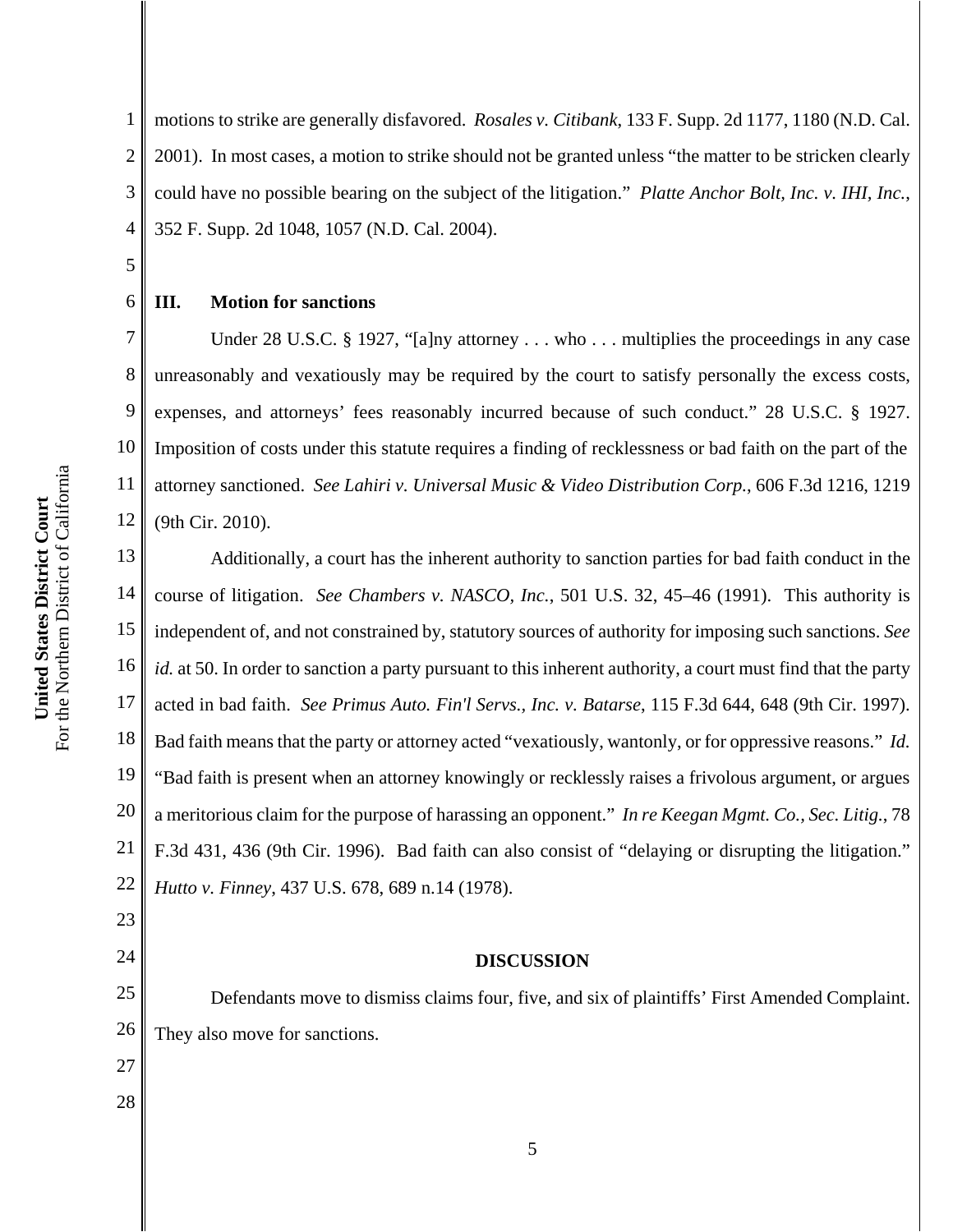1

# **I. Defendants' Motion to Dismiss and/or Strike**

#### **A. Fourth Claim: Violations of IDEA procedural safeguards**

3 4 5 6 7 8 9 10 11 12 13 14 15 16 In their Fourth Claim for Relief, plaintiffs allege that defendants "violated their statutory duty to establish and maintain policies and procedures to ensure that Plaintiffs' IDEA procedural safeguards are provided" in a variety of ways. *See* FAC ¶ 220. For example, plaintiffs allege that defendants interfered with "their rights to obtain an independent educational evaluation as authorized by the IDEA"; "failed to follow board policies for responding to a parent's request for an IEE when Plaintiffs requested an IEE and instead sought to obstruct, discourage and prevent CM from receiving the IEE to which he was entitled"; "refused to acknowledge Plaintiffs' IEE request as proper under the IDEA"; "implemented a series of facilitated IEP team meetings and used the meetings in an effort to coerce CM's parents into abandoning their IEE request"; "submitted its written request to the California Department of Education requesting CDE to stay its investigation"; sought "the suspension of CDE's investigation intending to compel a reevaluation of CM in violation of the IDEA"; and "engaged in a pattern and practice of discouraging parents of disabled students from advocating for their child's IDEA rights and appropriately seeking an IEE." FAC ¶¶ 215–22. According to plaintiffs, this is a violation of 20 U.S.C. §§ 1412(a) and 1415(a).

Plaintiffs argue that 20 U.S.C. § 1415(i)(2) provides an express right of action for plaintiffs to bring this claim. It does not. Section 1415(i)(2) permits suit by parties aggrieved by findings and decisions made under Subsections  $(f)$ ,  $(k)$  and  $(i)$  of Section 1415, not under Subsections (a) and (b). Plaintiffs argue that Section  $1415(i)(2)$  must provide an express right of action to enforce Subsections (a) and (b) (as interpreted by  $34$  C.F.R. §  $300.502(b)(2)(i)$ , because otherwise "§ 1415 procedural safeguards necessary for a FAPE would be illusory." Opp. Br. 5. The Court disagrees. Plaintiffs say that they already challenged [defendants'] response to their request for an IEE at the due process hearing. *See* SAC ¶ 74. Plaintiffs are entitled to seek review of the ALJ's decision at the due process hearing. And in fact, in seeking review of the ALJ's decision in claim one in this case, plaintiffs raise their concerns over the Lafayette defendants' response to their IEE request. *See* SAC ¶ 96.

In dismissing similar claims in the 2008 OAH Appeal, the Court said the following:

Next, plaintiffs argue that IDEA grants them an implied right of action to enforce IDEA procedural safeguards. Plaintiffs cite no case recognizing an implied right of action to enforce provisions of the IDEA. Nor would recognition of an implied right of action be consistent with 20 U.S.C. § 1415, the very section of the IDEA cited by plaintiffs, which explicitly requires parents to raise concerns in administrative hearings and then provides an express right of action for review of the administrative determinations. *See Cannon v. University of Chicago*, 441 U.S. 677, 688 n.9 (1979) (discussing factors for determining whether a statute provides for an implied right of action).

17

18

19

20

21

22

23

24

25

26

27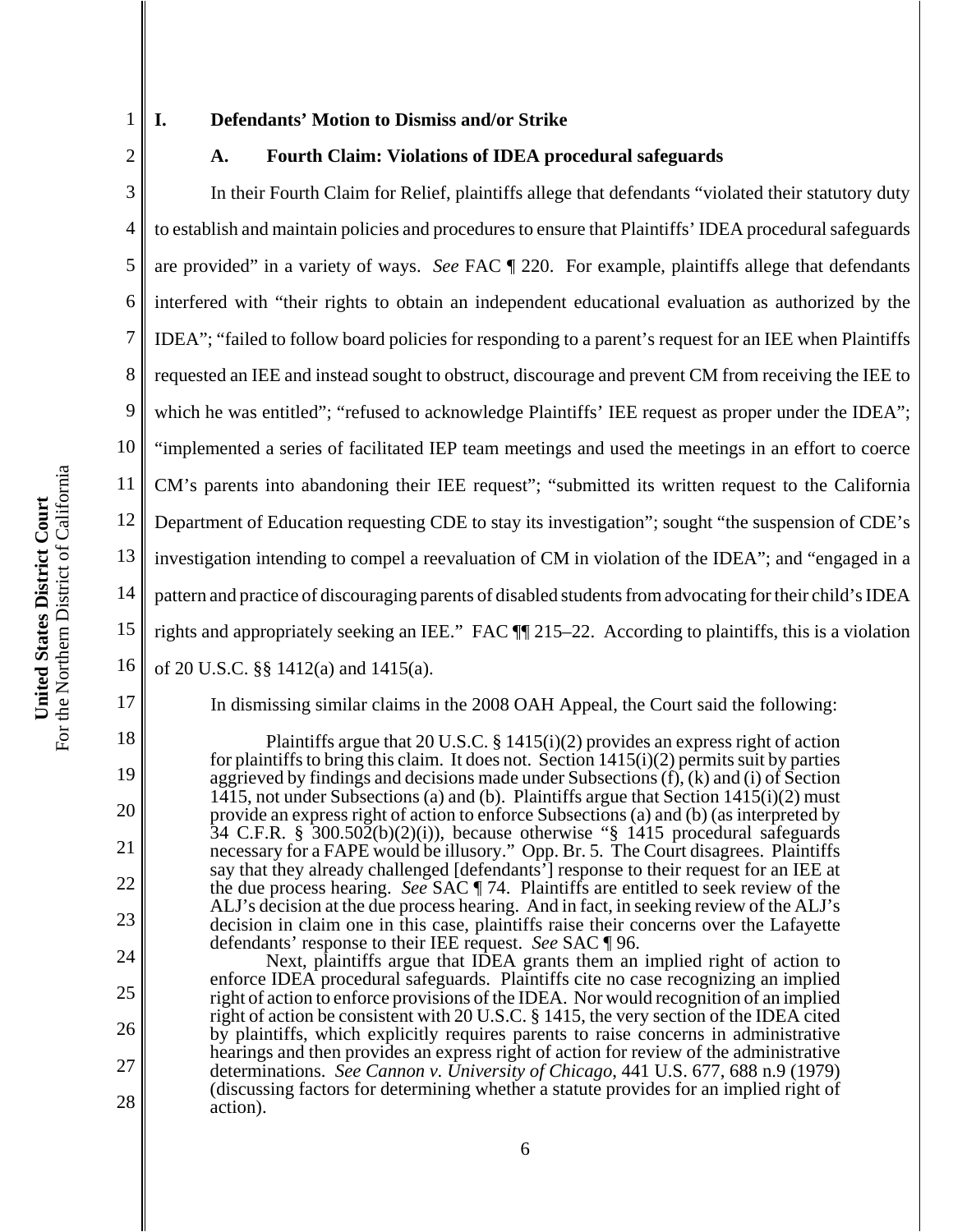Case 09-4624, Doc. 83 at 4–5.

1

2

3

4

5

6

7

8

9

10

11

12

13

14

15

16

17

18

19

20

21

22

23

24

25

26

27

28

The same general logic prevents plaintiffs from raising claims under Section 1412. Section 1412 discusses the policies and procedures that a state is required to have in effect in order for the state to be eligible for assistance under the IDEA for any fiscal year. 20 U.S.C. § 1412(a). The statute specifically assigns the Secretary of Education the determination of whether a state is eligible to receive a grant under the IDEA. *Id.*  $\S$  1412(d)(1). There is no indication in the statute that it provides parents with a private right of action, and there is no reason to think that it is necessary to allow parents to have a separate cause of action where they are already permitted to bring a direct appeal of the results of any due process hearing.

Plaintiffs acknowledge that the reasoning the Court's Order in Case 09-4624 applies in this case. They explain that they are maintaining the claim only in order to ensure that a complete record is kept in this case and to preserve their rights on appeal. Therefore, the Court DISMISSES WITH PREJUDICE plaintiffs' Fourth Claim for Relief.

# **B. Fifth Claim: Retaliation under Section 504 of the Rehabilitation Act**

In their Fifth Claim for Relief, plaintiffs allege that defendants "engaged in unlawful retaliation in violation of § 504 of the Rehabilitation Act" by (1) "seeking to compel a reevaluation of CM by District" in order "to prevent Plaintiffs from obtaining the IEE for CM as authorized by the IDEA"; (2) "seeking and obtaining closure of Plaintiffs' CDE [California Department of Education] compliance complaint through false statements to CDE"; and (3) "requiring Plaintiffs to engage in a series of facilitated IEP team meetings and using those meetings to coerce CM's parents into abandoning their IEE request." FAC ¶¶ 223–26.

The Court denied defendants' motion to dismiss a Section 504 retaliation claim in the 2008 OAH Appeal. Defendants now argue that the claim should be dismissed in this case because (1) the claim was not exhausted administratively and (2) an identical claim is raised in the 2008 OAH Appeal. Plaintiffs argue that the claim is as exhausted as it needs to be. They also acknowledge that they have raised "concurrent claims for retaliation . . . in both cases." Pl. Oppo. at 13. They argue, however, that since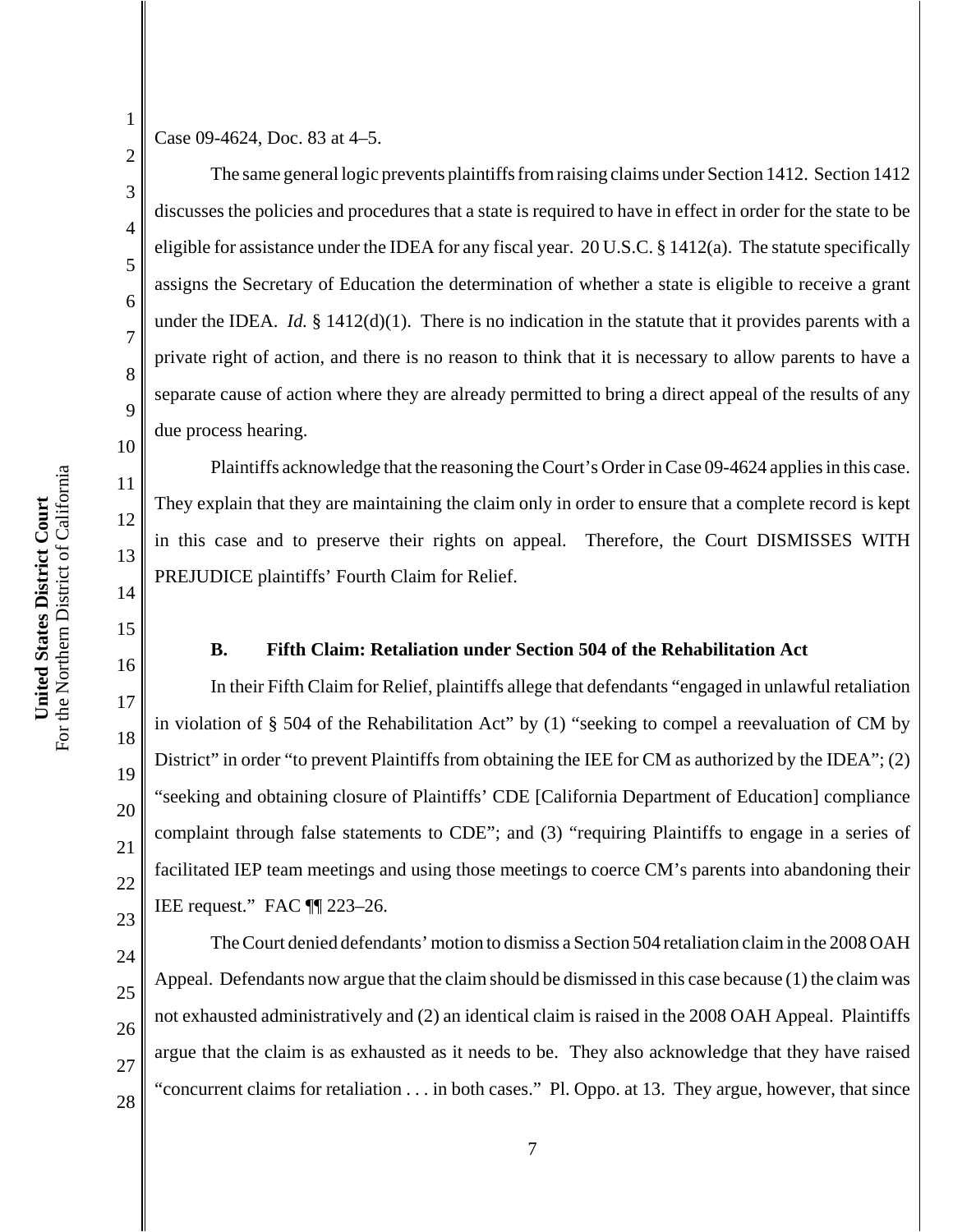6

14

15

16

17

19

20

21

22

23

24

1 2 3 4 the 2008 OAH Appeal and the 2009 OAH Appeal have been consolidated, defendants are not prejudiced by the survival of concurrent claims; and because it is not clear whether the claims are better heard as part of the 2008 OAH Appeal or the 2009 OAH Appeal, plaintiffs in fact would be prejudiced by the dismissal of the retaliation claim in this suit.

# **1. Exhaustion**

7 8 9 10 11 12 13 Defendants argue that this claim should be dismissed in any event, because none of the three theories cited by plaintiffs was "ever presented to OAH as [a] retaliation claim[]." Def. Mot. at 14. The precursor statute to the IDEA—the Education of the Handicapped Act—was once understood to be such a "comprehensive scheme . . . to protect the right of a handicapped child to a free appropriate public education" that it displaced private rights of action (and accompanying remedies) otherwise available under the Rehabilitation Act and a variety of other statutes. *See generally Smith v. Robinson*, 468 U.S. 992 (1984). No longer. Congress has now clarified that

Nothing in [the IDEA] shall be construed to restrict or limit the rights, procedures, and remedies available under the Constitution, Title V of the Rehabilitation Act of 1973, or other Federal statutes protecting the rights of children and youth with disabilities, except that before the filing of a civil action under such laws seeking relief that is also available under [the IDEA], the [state and local due process hearing] procedures . . . shall be exhausted to the same extent as would be required had the action been brought under this part.

#### 18 20 U.S.C. § 1415(l).

In *Robb v. Bethel Sch. Dist.*, 308 F.3d 1047 (9th Cir. 2002), the Ninth Circuit explained that the

primary concern in determining whether a plaintiff must use the IDEA's administrative procedures relates to the source and nature of the alleged injuries for which he or she seeks a remedy, not the specific remedy requested. The dispositive question generally is whether the plaintiff has alleged injuries that could be redressed to any degree by the IDEA's administrative procedures and remedies. If so, exhaustion of those remedies is required. If not, the claim necessarily falls outside the IDEA's scope, and exhaustion is unnecessary. Where the IDEA's ability to remedy a particular injury is unclear, exhaustion should be required to give educational agencies an initial opportunity to ascertain and alleviate the alleged problem.

25 *Id.* at 1050.

26 In the 2008 OAH Case, plaintiffs responded to the District's request for a due process hearing

27 by arguing that the District "improperly filed" its 2008 OAH "hearing request to halt the CDE

28 investigation and prejudice [C.M.'s] substantive due process rights to an IEE." Foltz Decl. Ex. 2 at 1–2.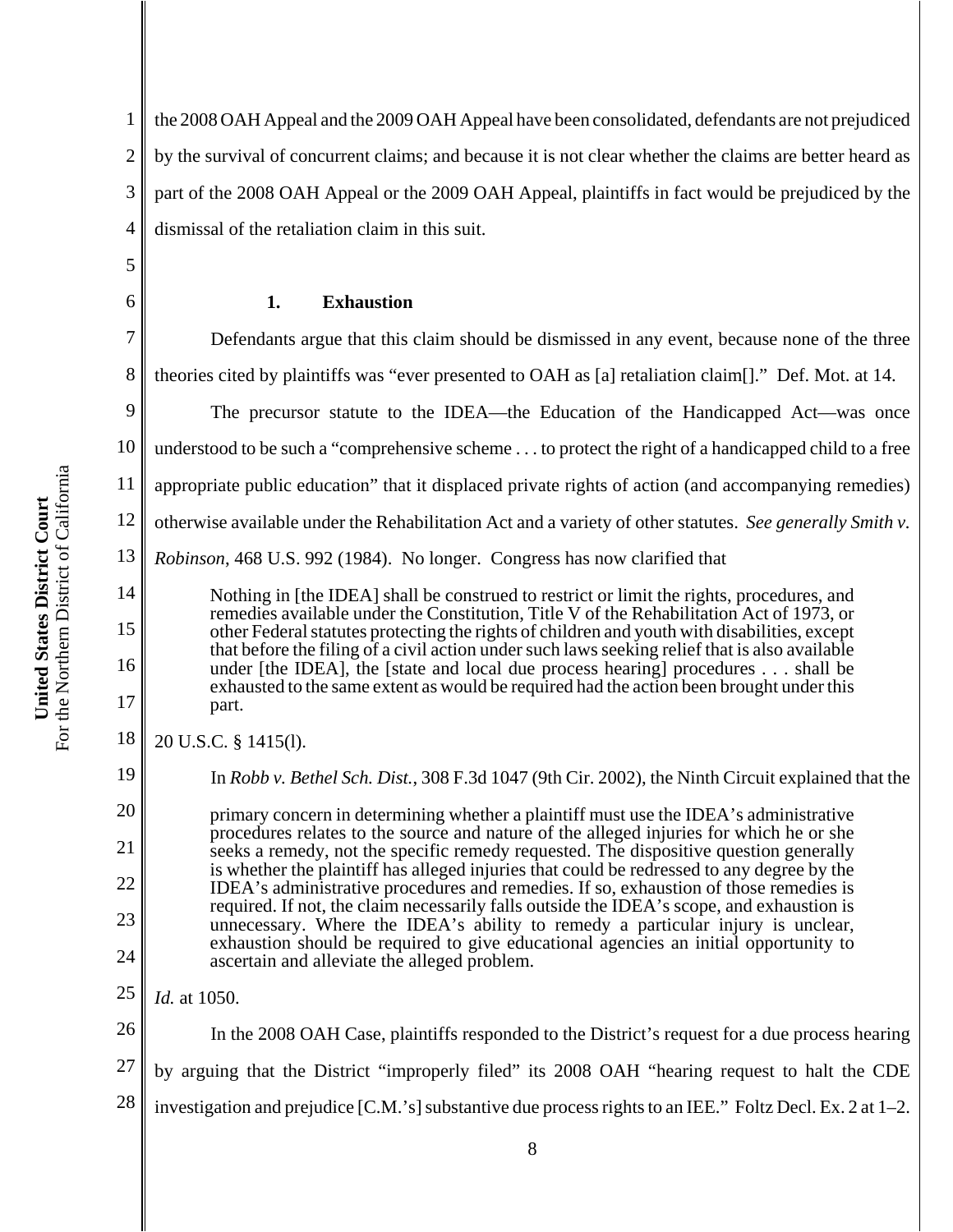1 2 3 4 5 6 7 8 They also said that "the District seeks reassessment only in response to [C.M.'s] request for an IEE and to contest the independent neuropsychological assessment that began before the District requested this due process hearing." *Id.* at 2. They state that "[t]he District has not identified conditions that warrant reassessment" and point out that in the District's hearing request the *District* asserted "that reassessment is necessary only because [C.M.'s] parents requested an IEE." *Id.* They explained their theory that "[t]he District filed for due process seeking assessment pursuant to a defective and outdated assessment plan to avoid its obligation for funding the assessment which it knew was underway" and that the District's delay "was unnecessary and prejudicial." *Id.* at 3.

9 10 11 12 13 14 To the extent that plaintiffs were required to exhaust the first two bases for their retaliation claim at the IDEA hearings, they did so. As the Court explained previously, the elements of a Section 504 Retaliation claim are: a protected activity; knowledge of the protected activity; adverse action; and a causal connection between the protected activity and adverse action. Plaintiffs raised concerns related to each element. The ALJ and defendants were on notice of plaintiffs' theories, even though plaintiffs did not use the word "retaliation" in the 2008 OAH Case.<sup>2</sup>

15 16 17 18 19 20 21 22 Separately, it appears that plaintiffs exhausted their first retaliation theory in their supplemental filings to the 2009 OHA Case. Plaintiff argued there that "The procedure of allowing an administrator to unilaterally seek reassessment with a supporting IEP team determination that reassessment was warranted violated IDEA and was unlawful retaliation for parents' request for an IEE and assessment in areas of speech and language, motor function, binocular vision, and assistive technology." Foltz Decl. Ex. 4 at 3; *see also id.* at 5 ("The assessment plan was not developed through the IEP process and was retaliatory for [C.M.'s] parents' IEE request and challenge fo the sufficiently of [C.M.'s] IEP at the September 17, 2008 team meeting.").

23 24 25 However, plaintiffs have not exhausted their third retaliation theory, that the District "requir[ed] Plaintiffs to engage in a series of facilitated IEP team meetings and us[ed] those meetings to coerce CM's parents into abandoning their IEE request." The basis of this claim—that the District "us[ed]

<sup>27</sup> 28 <sup>2</sup> This case is distinguishable from *JG v. Douglas County School Dist.*, 552 F.3d 786 (9th Cir. 2008), where the school district "had *no notice* that Appellants considered the . . . placement discriminatory." *Id.* at 803 (emphasis added).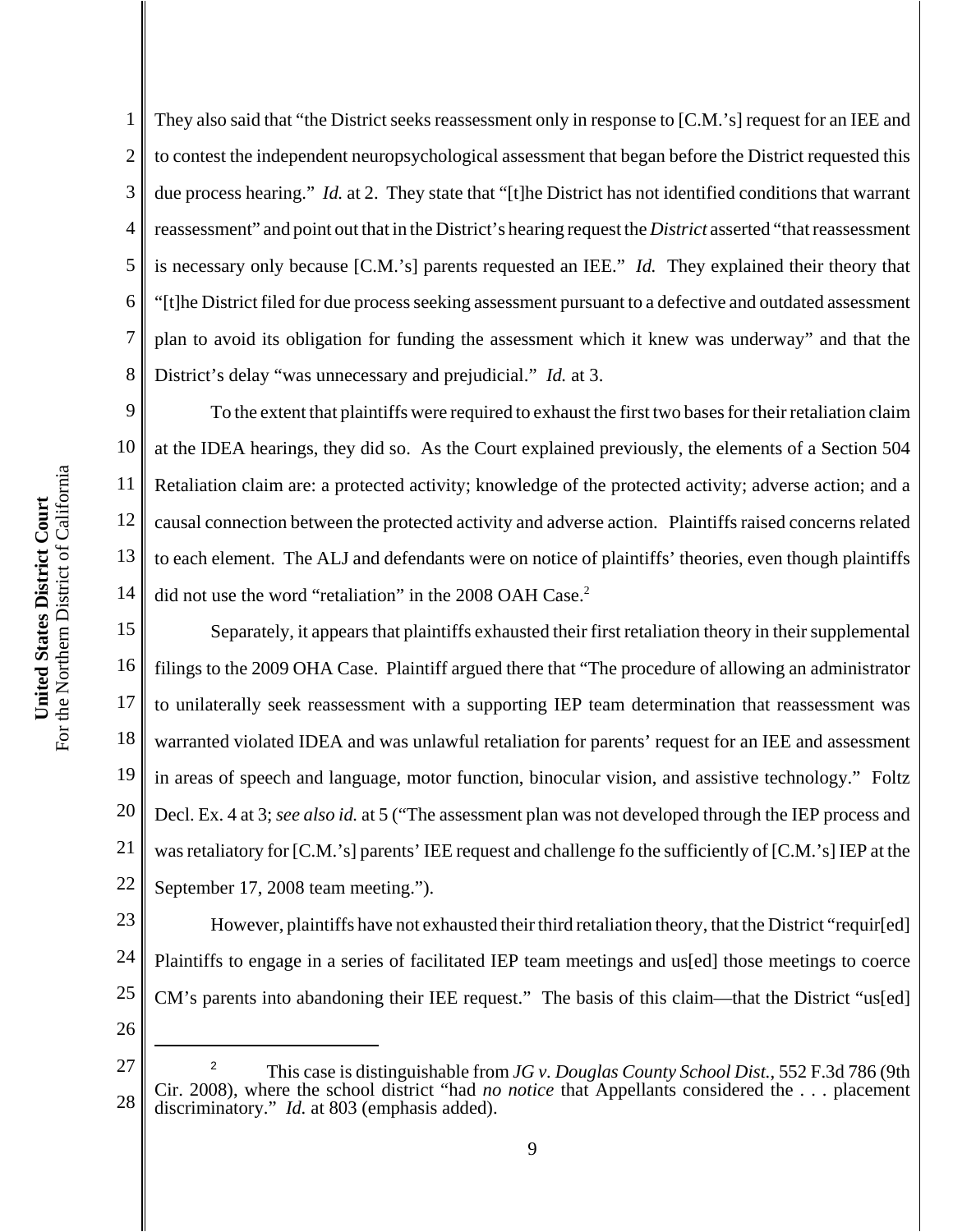For the Northern District of California For the Northern District of California United States District Court **United States District Court**

1 2 those meetings to coerce CM's parents into abandoning their IEE request"—was not before the ALJ, and therefore plaintiffs may not allege it in Court. *See JG*, 522 F.2d at 803.

3 4

5

6

7

8

9

10

11

12

#### **2. Concurrent claims**

Defendants move to dismiss on separate grounds. They argue that an identical claim to plaintiffs' second Rehabilitation Act/retaliation theory (retaliation by "seeking and obtaining closure of Plaintiffs' CDE compliance complaint through false statements to CDE") has already been dismissed with prejudice in the 2008 OAH Appeal, and thus it may not be realleged here. They also argue that an identical claim to plaintiffs' first Rehabilitation Act/retaliation theory (retaliation by "seeking to compel a reevaluation of CM by District" in order "to prevent Plaintiffs from obtaining the IEE for CM as authorized by the IDEA") has survived in the 2008 OAH Appeal, and that it should not remain in both cases.

13 14 15 16 17 18 19 Regarding the CDE-retaliation theory, defendants are incorrect.Defendants argue that the claim was raised in plaintiffs' fourth cause of action in the 2008 OAH Appeal, which the Court dismissed with prejudice. Plaintiffs did claim that defendants improperly closed plaintiffs' CDE compliance complaint, but that claim was brought under IDEA and the U.S. Constitution only, and it was dismissed on that basis. *See* Case 09-4624 SAC ¶¶ 122–31; Case 09-4624 Order, Doc. 83, at 5:20–6:2; 8:9–9:12. Here, plaintiffs claim that the improper closing of plaintiffs' CDE compliance complaint was a retaliatory measure. This is a different claim.

20 21 22 23 24 25 26 27 28 Regarding the reevaluation-retaliation theory, plaintiffs acknowledge that the claim is the same as a claim made in the 2008 OAH Appeal, where that claim has survived. However, the Court does not find it proper to dismiss the claim from this case in that basis. Because the 2008 OAH Appeal is of a due process hearing initiated by the school, and the 2009 OAH Final Appeal is of a due process hearing initiated by the student and his family, there is the potential for complicated questions to arise related to exhaustion. It is not clear whether this claim is better made in the 2008 OAH Appeal or the 2009 OAH Final Appeal, and plaintiff may suffer undue prejudice if the Court dismisses the claim from one of the cases at this time. Because the two cases are already consolidated, however, defendants bear only a minimal burden in having the claim survive in both cases at this time.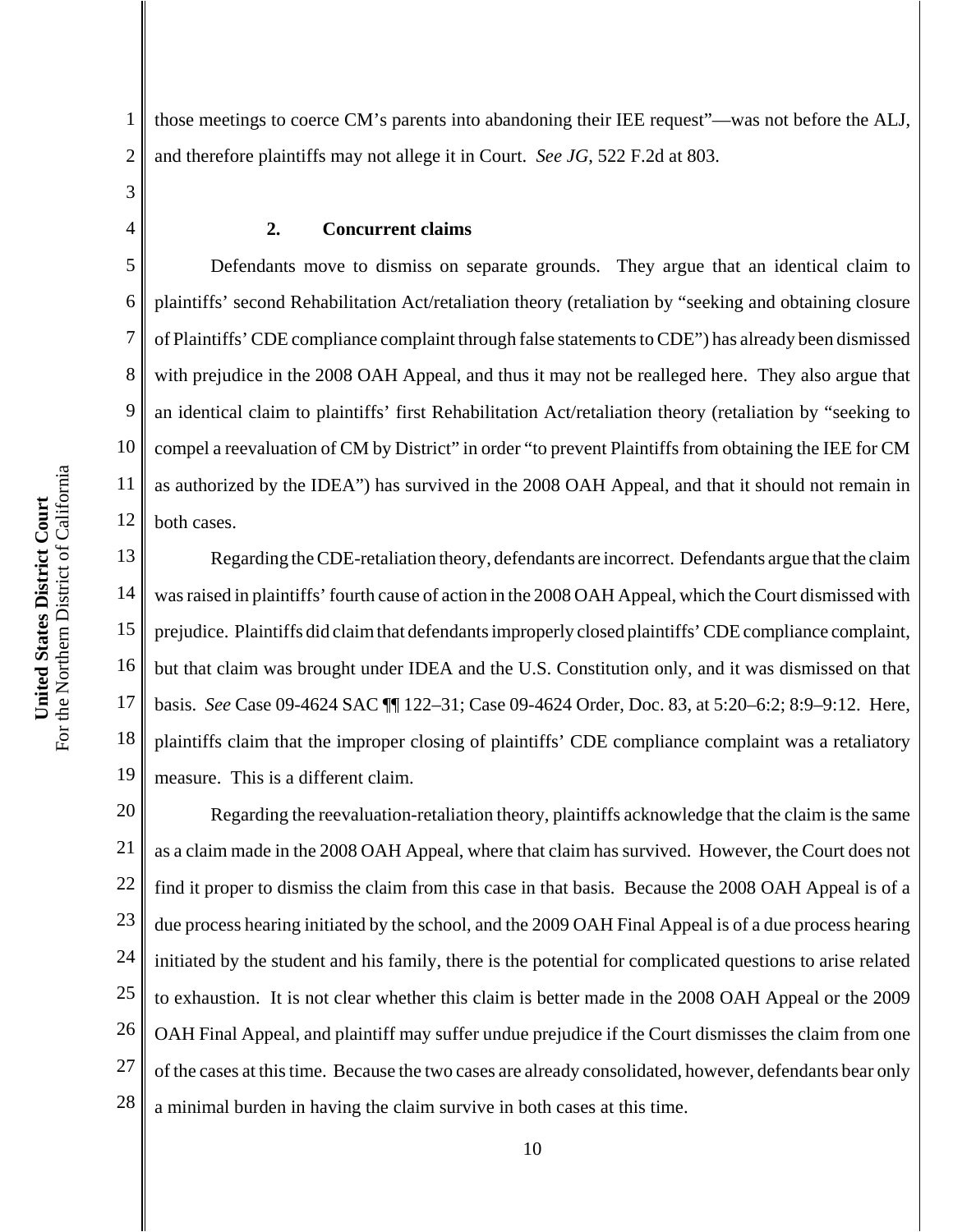2

3

4

5

6

7

8

9

10

11

12

13

14

15

Therefore, the Court GRANTS IN PART and DENIES IN PART defendants' motion to dismiss plaintiffs' Fifth Claim for Relief.Plaintiffs are not permitted to pursue their third theory, regarding forced engagement in IEP team meetings. Plaintiffs are permitted to pursue their first two theories, regarding compulsory reevaluation and closure of the CDE complaint. As plaintiffs acknowledge, they will not be permitted to recover in both cases on the same theory.

#### **C. Sixth Claim: Discrimination under Section 504 of the Rehabilitation Act**

In their Sixth Claim for Relief, plaintiffs allege that defendants violated Section 504 of the Rehabilitation act by discriminating against C.M., and in particular by failing "to address CM's educational needs as adequately as the needs of non-disabled students were met." FAC  $\P$   $227-234$ .<sup>3</sup>

Defendants argue that this claim should be dismissed because (1) the claim was not exhausted administratively; (2) plaintiffs have failed to state a claim because (a) the discrimination charge is essentially a reallegation of plaintiffs' IDEA claims and therefore is not properly raised under Section 504 and (b) it is the regulations to Section 504, rather than Section 504 itself, that would provide plaintiffs any claim; and (3) plaintiffs M.M. and E.M. cannot bring this claim.

16 17 18 19 20 21 Disabled students are guaranteed a free appropriate public education ("FAPE") both by the IDEA and by the Rehabilitation Act's implementing regulations. However, the FAPE is different under each statute. "The most important differences are that, unlike FAPE under the IDEA, FAPE under § 504 is defined to require a comparison between the manner in which the needs of disabled and non-disabled children are met, and focuses on the 'design' of a child's educational program." *Mark H. v. Lemahieu*, 513 F.3d 922 (9th Cir. 2008).

22 23 24 25 26 "To assert discrimination in the education context, 'something more than a mere failure to provide the [FAPE] required by [the IDEA] must be shown.'" *J.W. v. Fresno Unified Sch. Dist.*, C 07-1625, 2008 WL 5329946 (E.D. Cal. Dec. 19, 2008) (quoting *Sellers by Sellers v. Sch. Bd. of City of Manassas*, 141 F.3d 524, 529 (9th Cir.1998)). That is to say, "Plaintiffs who allege a violation of the FAPE requirement contained in [Section] 504 regulations . . . may not obtain damages simply by

<sup>28</sup> <sup>3</sup> Plaintiffs raised a Section 504 Discrimination claim in the 2008 OAH Appeal, but it was based on different factual allegations than the discrimination claim here.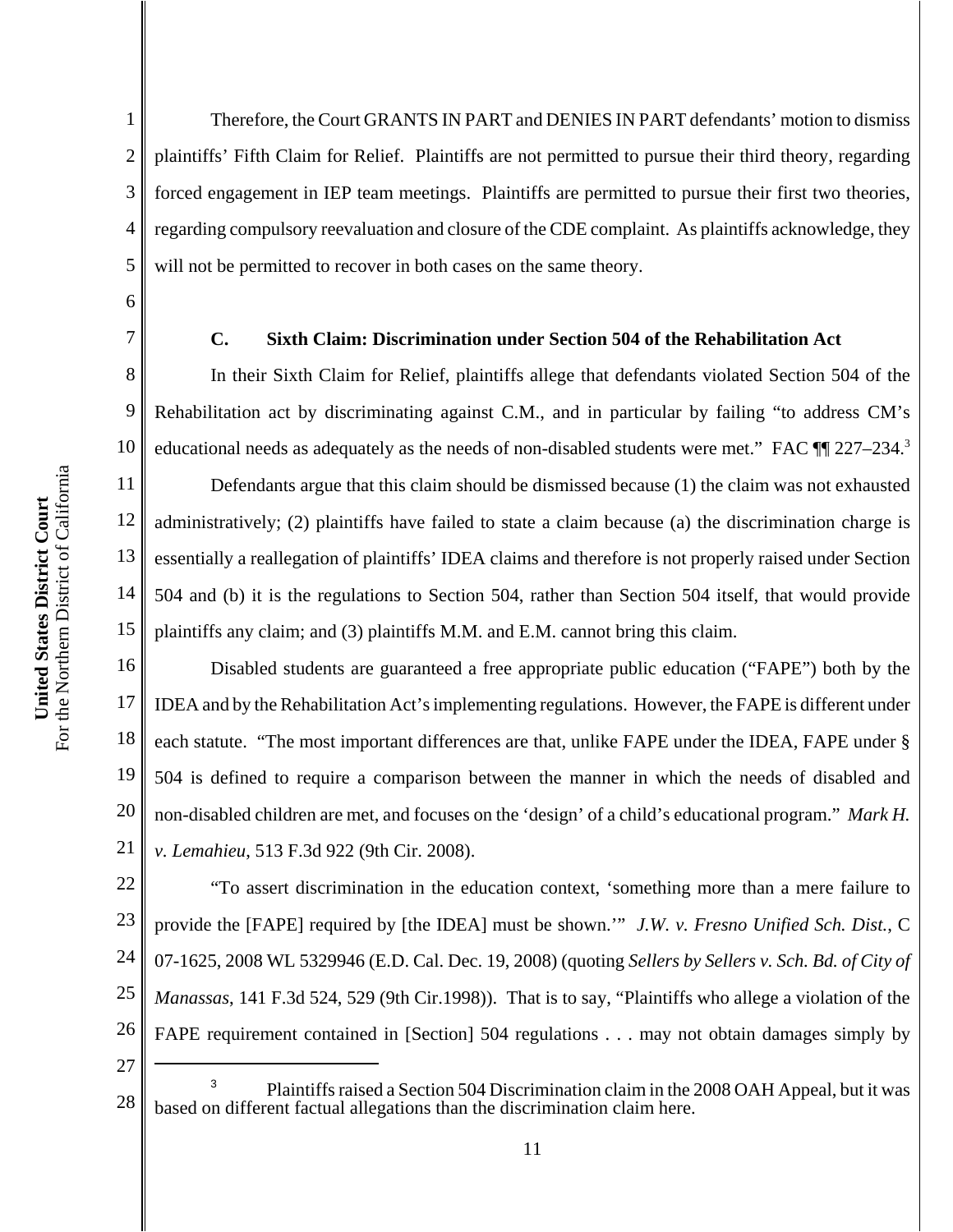1 proving that the IDEA FAPE requirements were not met." *Mark H.*, 513 F.3d at 933.

2 3 4 5 6 7 8 9 10 11 12 13 14 15 16 17 18 19 This exhaustion requirement can leave certain plaintiffs in a bind. On the one hand, they must allege something *more* than denial of an IDEA FAPE; on the other hand, they must have exhausted that *more* in the administrative proceedings. Here, plaintiffs make clear in their FAC that they are alleging something more than denial of an IDEA FAPE—they are alleging additionally that C.M.'s educational needs were not being met "as adequately as the educational needs of nondisabled students were met"; and that the district failed "to develop an IEP that included necessary accommodations to enable CM to access his education and participate in the general education curriculum at his ability level with his non-disabled peers." FAC ¶¶ 228, 229, 233. Additionally, at least in the 2009 OAH Case, they put the District on notice during the administrative proceeding that they were arguing that C.M. was not provided with a *Rehabilitation Act* FAPE, and not merely that C.M. was not provided with an IDEA FAPE: "Throughout the 2007-2008 school year, including ESY in summer 2008, and the 2008–2009 school year, District also failed to develop a '§ 504 plan,' pursuant to § 504 of the Rehabilitation Act of 1973 (29 U.S.C. § 794)." Foltz Decl. Ex 4 at 2. This, in combination with the extensive factual allegations in the 2009 OAH Case, is sufficient under *JG* for exhaustion purposes. *See* 522 F.2d at 803. Defendants argue that, even if plaintiffs have exhausted a Section 504 claim, they have not actually *stated* one in their FAC. They argue that the Ninth Circuit requires a plaintiff wishing to bring a Section 504 FAPE claim specifically to identify the regulation that he is relying on to bring his claim. *See Mark H.*, 513 F.3d at 935–39. In *Mark H.*, the Ninth Circuit said that whether a family "can bring an action to enforce the § 504 regulations . . . depend[s] on whether those regulations come within the

For the Northern District of California For the Northern District of California United States District Court **United States District Court**

§ 504 implied right of action."

26 27 28 The District of Hawaii analyzed the holding in *Mark H.* in depth in *Wiles v. Department of Educ.*, 555 F. Supp. 2d 1143 (D. Hawaii 2008). The *Wiles* court distinguished cases challenging the "design" phase of FAPE from those challenging actual "implementation." It concluded that plaintiffs raising "design" phase challenges needed to cite specific regulations that (1) were violated and (2) fell sufficiently within Section 504's implied right of action. In contrast, plaintiffs challenging "implementation" of a FAPE brought a claim within the statute and therefore did not need to cite regulations. The Court finds the careful analysis in *Wiles* persuasive and adopts it in this case.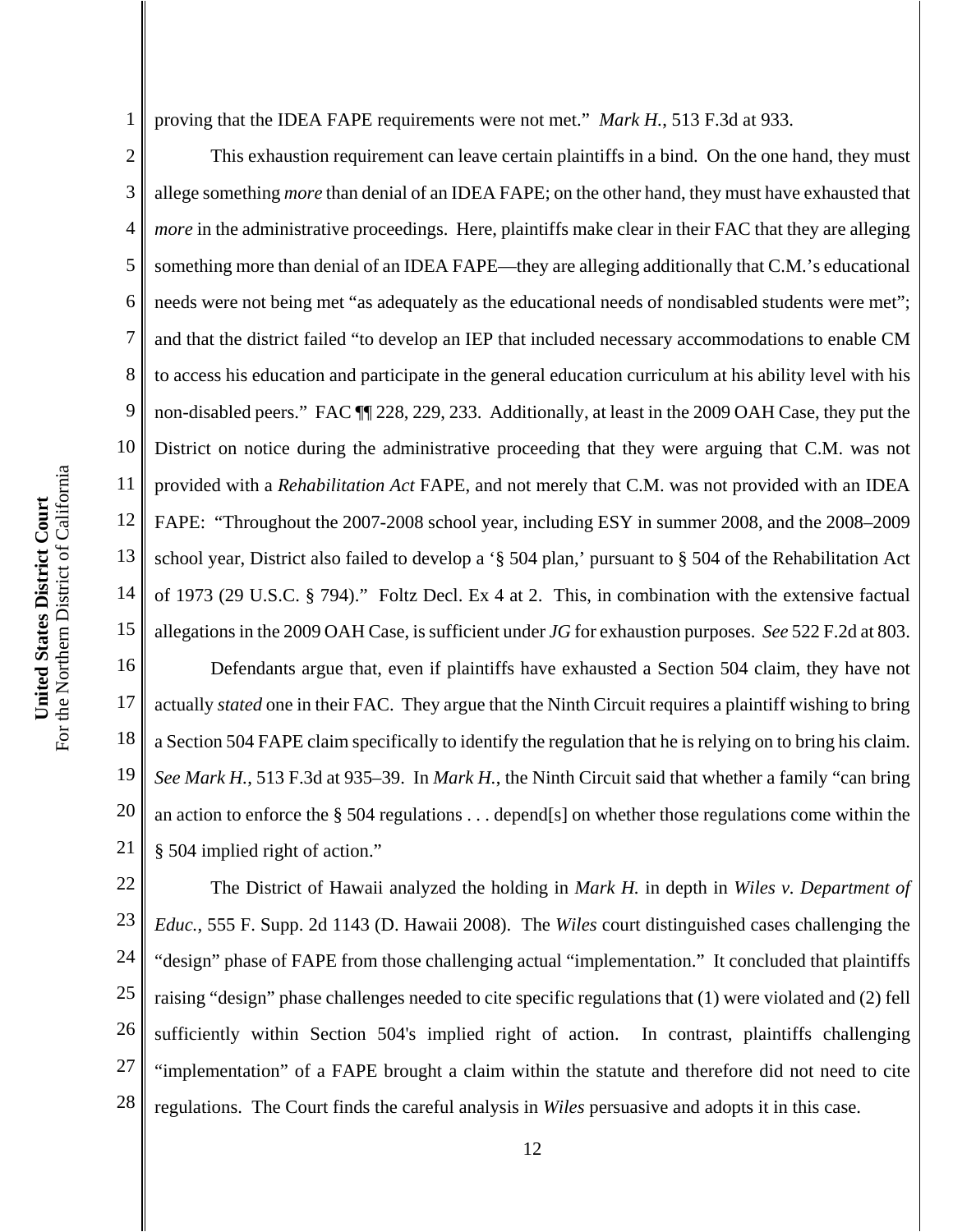2

3

4

5

6

Here, like in *Mark H.*, and unlike in *Wiles*, plaintiffs are challenging the design phase. Claim six specifically alleges that defendants failed to "address[]" certain needs and to "develop an IEP that included necessary accommodations." FAC ¶¶ 228–29. The court in *Mark H.* "offered the H. family an opportunity to amend its complaint to assert which § 504 regulations involving the design phase had been violated and which support a privately enforceable cause of action." *Wiles*, 555 F. Supp. 2d at 1156. The Court here will do the same for plaintiffs. $4$ 

Therefore, the Court DISMISSES plaintiffs' Sixth Claim for Relief, with leave to amend.

# **D. Factual allegations**

Defendants also move to strike what they call "duplicative allegations." They identify 33 paragraphs from the FAC in this case that they say are duplicative of allegations in the SAC in the 2008 OAH Appeal and are therefore "unnecessary and irrelevant here." Plaintiffs argue that the paragraphs should not be stricken because they provide important context to causes of action that are not duplicative.

17 18 19 20 21 The Court agrees with plaintiffs. Of these paragraphs, twenty are background factual allegations, one is an allegation that is part of plaintiffs' first claim for relief, and twelve are part of plaintiffs' second claim for relief. The first and second claims for relief are plaintiffs' direct appeal of the results of the 2009 OAH Case. The 2008 OAH Appeal is an appeal of the results of the 2008 OAH Case. Thus, the Court is not concerned that the paragraphs are redundant or immaterial, or that they are pled in support of spurious issues. *See Fantasy*, 984 F.2d at 1527. Defendants' motion to strike these paragraphs is DENIED.

22

23

# **II. Motion for Sanctions**

24 25 26 Defendants request sanctions in the amount of \$17,176.50 "for having to move to dismiss and/or strike claims that have already been dismissed by this Court at least once, and claims that are already

<sup>27</sup> 28 Because it is not necessary to the Court's analysis, and because C.M. also wishes to bring a Section 504 FAPE claim, the Court will not reach the question of parental standing to bring a Section 504 FAPE claim at this time.